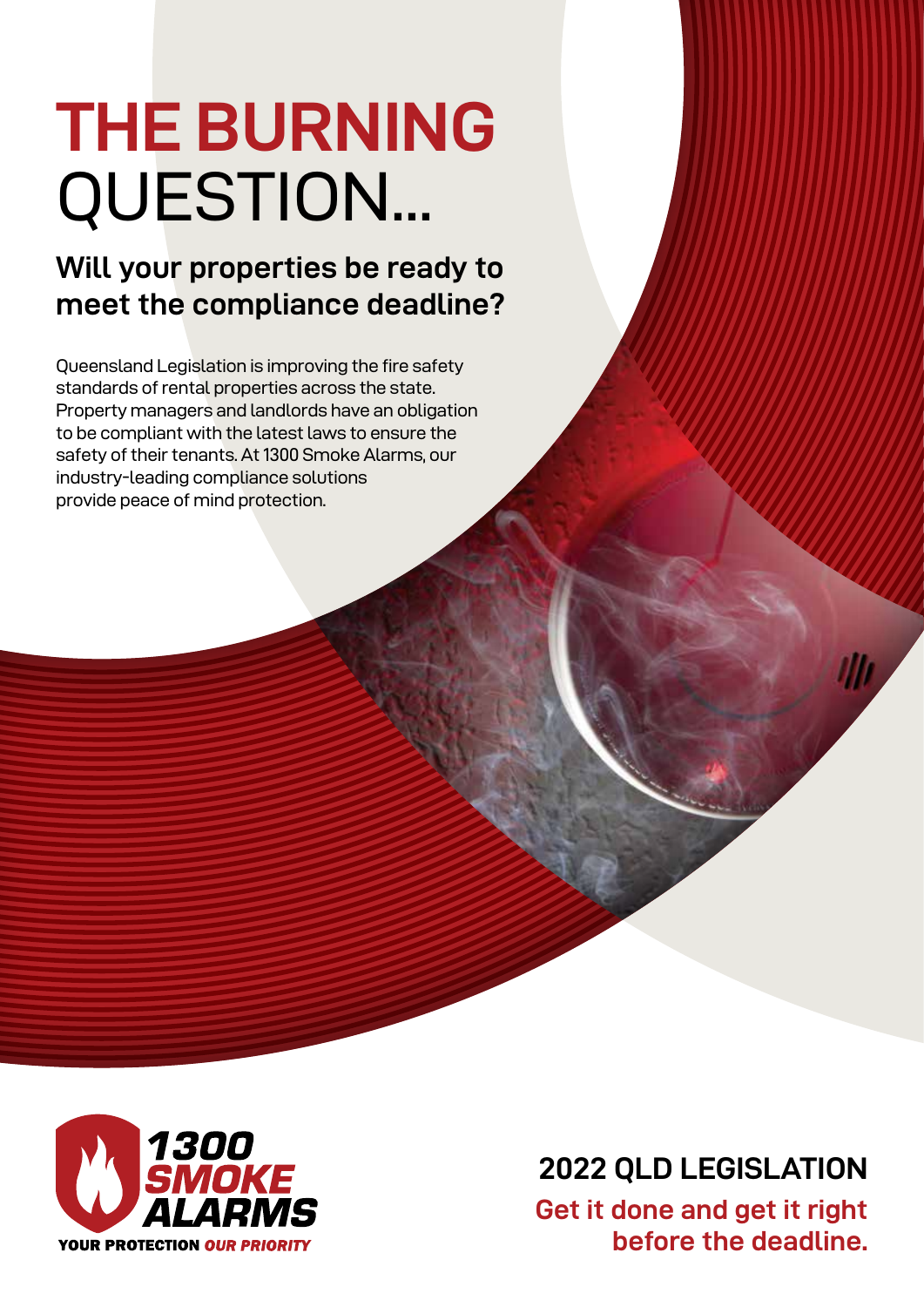### 2022 SMOKE ALARMS UPGRADES **QUEENSLAND**



#### **What if I am a landlord? What if I am a tenant?**

#### **FROM 1 JANUARY 2022**

- **•** You are required by law to install and maintain smoke alarms in your rental property in Queenland.
- **•** All smoke alarms must be photoelectric, hardwired or 10-year tamper proof battery powered and all interconnected by 31st December 2021.
- **•** Smoke alarms must be installed on each storey:
	- **>** in each bedroom; and
	- **>** in hallways which connect bedrooms and the rest of the dwelling; or
	- **>** if there is no hallway, between the bedrooms and other parts of the storey; and
	- **>** if there are no bedrooms on a storey at least one smoke alarm must be installed in the most likely path of travel to exit the dwelling.
- **•** You must test and clean each smoke alarm within 30 days before the start of a tenancy agreement.
- **•** In addition you must replace, in accordance with the manufacturer's instructions, each battery in the smoke alarm that is flat, or almost flat, within 30 days before the start of a tenancy.
- **•** The owner must replace smoke alarms when:
	- 1. They reach 10 years after the date of manufacture; or
	- 2. They do not work (including during a tenancy).
- **•** Owner's requirements can be fulfilled by an agent acting for the owner.

#### **INSURANCE – PROPERTY OWNERS**

- **•** Industry figures show that people underinsure.
- **•** As a property owner your home insurance policy could be affected by whether you have a smoke alarm installed.

- You are required by law to test and clean each smoke alarm in the dwelling at least once every 12 months. QFES recommends smoke alarms are tested once a month.
- You are required by law to replace, in accordance with the information statement (RTA Form 17a) provided to you, each battery that is flat or is almost flat during your tenancy.
- If you become aware that a smoke alarm in the rental property is not working, other than because the removable battery is flat or 'chirping', you must advise the landlord or agent as soon as practicable.
- Your landlord is required to test and clean smoke alarms within 30 days prior to the start of a new tenancy or when a tenancy is renewed. If the property is managed by an agent, they may arrange for this to be done.
- Please note that for public housing tenants the Queensland Government has already installed hardwired smoke alarms in all public housing dwellings.

#### **INSURANCE – TENANTS**

- Research indicates that nearly half of all renters do not have insurance of any kind.
- To protect your personal possessions you should have your own contents insurance.

#### **HOW WILL COMPLIANCE BE ACHIEVED?**

- Fire Officers will investigate complaints received.
- Fines apply for failing to install or interfering with the operation of smoke alarms.
- Enroll your property into an annual smoke alarm service.







#### **1300 766 532 [1300smokealarms.com.au](http://1300smokealarms.com.au) [info@1300smokealarms.com.au](mailto:info%401300smokealarms.com.au?subject=)**